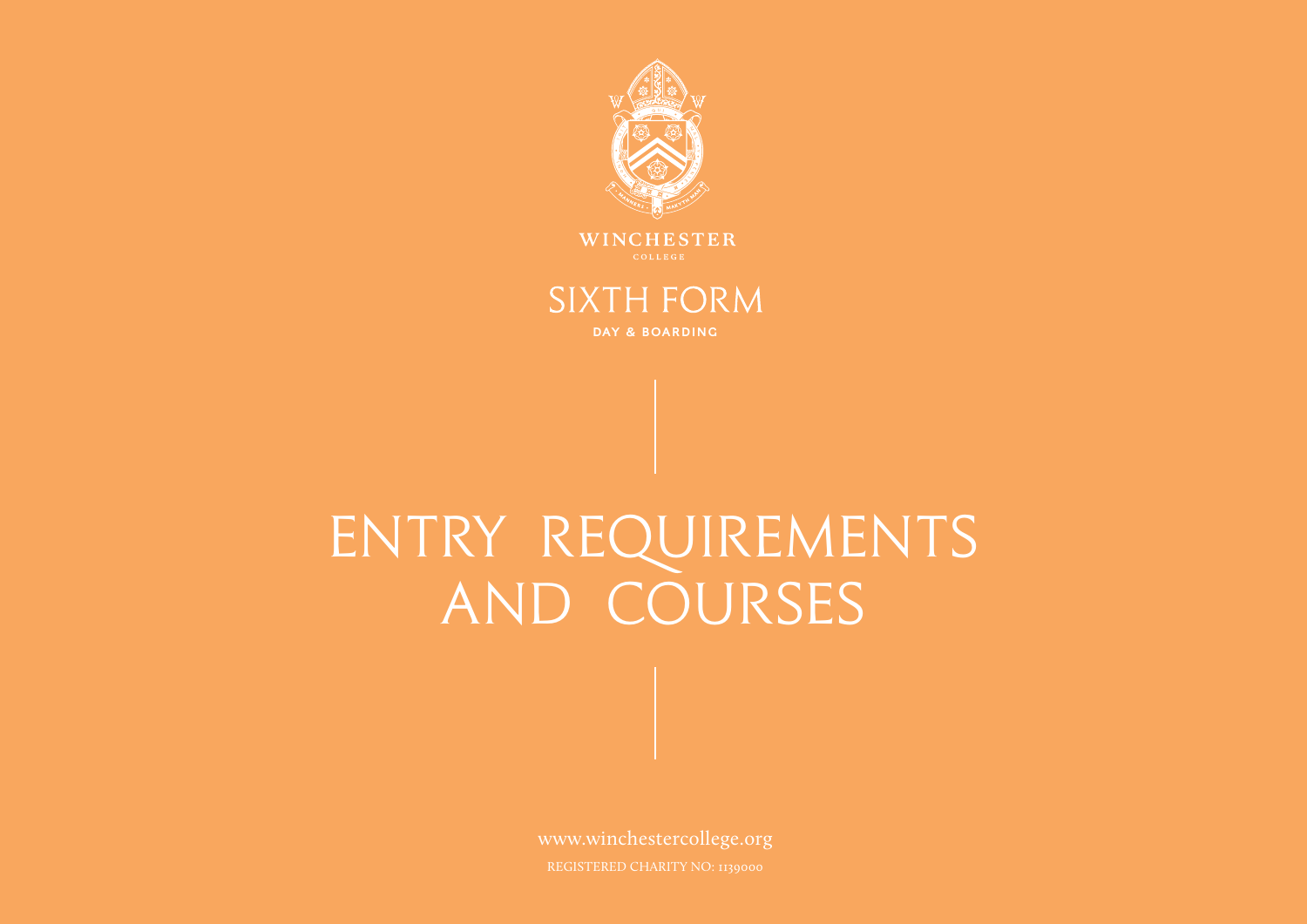### WELCOME

We are delighted that you are thinking about applying to Winchester for Sixth Form.

Sixth Form can be the most interesting, enriching and academically demanding years of your school life and there is no better place to spend them than in the beautiful surroundings here.

### WHAT SHOULD YOU EXPECT?

This booklet will tell you a little more about the application process, the subjects we offer at A-level, about 'Div' -- which all pupils take -- and about the EPQ, which you will take in Year 12.

Life at Winchester is busy, challenging and fulfilling: you will learn well beyond the exam syllabus; have access to incredible facilities, opportunities and teaching; and explore who you are and what you are interested in.

Many of our teachers have professional expertise in their fields, as well as academic, and will work closely with you to develop your learning and encourage enquiry.

You should think carefully about your options and combinations: choose subjects which complement and enrich each other, which fit with the requirements of what you might like to study at university, and above all in which you have a genuine interest.

### WHAT DO WE LOOK FOR?

You should be expecting to gain an 8, 9 or A\* at GCSE in any subjects you might take at A-level. We are also looking for pupils who are curious about the world around them, who ask questions and demand answers, and who have the drive and desire to learn beyond any exam.

You will find that Winchester is a special place: a place that has a rich academic history but that looks firmly forward, and a place where you can find, develop and express your interests, whatever they look like.

**Mr Tom Quayle, Director of Sixth Form Progression** 

### THE APPLICATION PROCESS

### **How do I apply?**

The assessment process for candidates applying for a Sports [Scholarship](https://www.winchestercollege.org/admissions/music-and-sports-scholarships) will focus on your major sport and will be primarily based on achievements and successes so far. This should be consolidated by references and may involve a formal assessment in your major sport on your interview day. There will also be an interview with the Director of Sport.

- Visit the Sixth Form [admissions timeline](https://www.winchestercollege.org/admissions/sixth-form-timeline) on our website.
- Complete and submit the application form.
- Take an online aptitude test, which will look at verbal and non-verbal reasoning.
- If you would like to study Maths (and Further Maths), take a short online Maths test.

If you are shortlisted for interview and assessment, you will be invited to Winchester in November to take a series of subject-specific assessments: an interview in each subject which will include an element of formal problem-solving.

### WHAT SHOULD I EXPECT AT INTERVIEW?

At interview, you will be asked about why you would like to study your subject choices at A-level. You will be asked to solve problems and respond to unseen material as well as material you will know from your GCSE studies.

Please be reassured that we know that different candidates will have different experiences at GCSE: we are interested in seeing *how* you think rather than *what* you already know.

### ASSESSMENTS FOR ART, MUSIC AND SPORT

The Sixth Form Entrance assessment in Fine Art and in Art and Design will be by portfolio of your recent work, including sketch books, and an interview.

If you are a musician who is around Grade 8 level or above on at least one instrument, or as a singer, you may be invited to an audition. Candidates should present performances of their choice and the complete programme should not exceed twenty minutes. [Music Scholarships](https://www.winchestercollege.org/admissions/music-and-sports-scholarships) and Exhibitions (including Choral and Organ awards) are also available.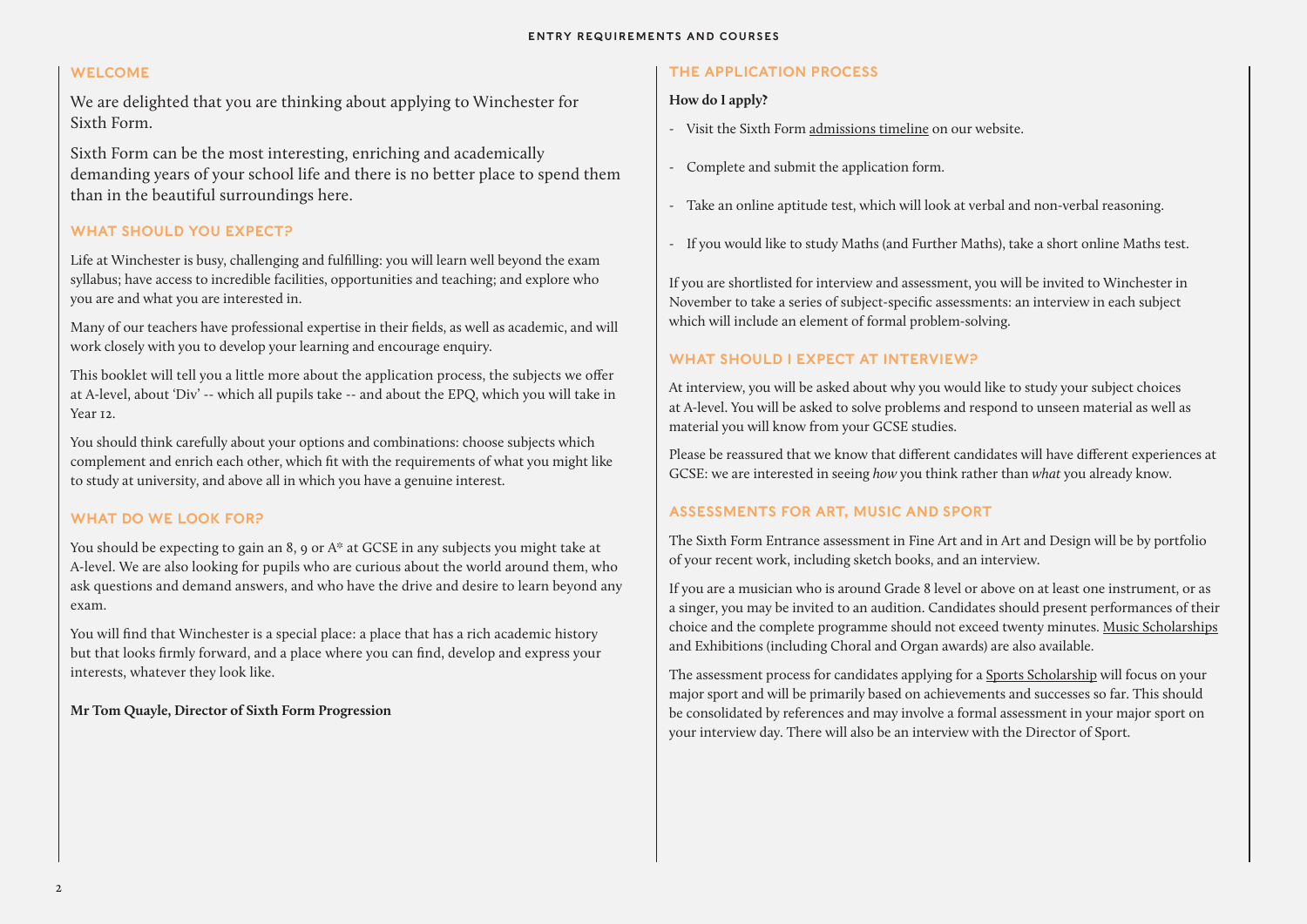### THE SIXTH FORM CURRICULUM

Sixth Form pupils ordinarily study three subjects.

Those who are considered suitable to do so may be able to take Mathematics/Further Mathematics (combined) and an additional optional subject to make four A-level classes in total. Those who choose both Latin and Greek may take four subjects.

Other combinations of four subjects require a discussion with the Director of Studies, Dr Tom Thomas.

Academic life here is challenging – courses move beyond the examined curriculum and we prize scholarship and subject knowledge.

In addition to your A-levels, you will undertake an Extended Project Qualification ('EPQ'), designed to allow you to deepen your knowledge of and interest in a topic of your choice. All pupils also study 'Div', and these non-examined lessons are at the heart of a Winchester education: they are designed to spark debate, to allow you to reflect on global histories and cultures, and to think critically about the world around you.

- explore subjects not covered by A-level syllabuses, for example: scientific ideas, philosophy, politics, European and non-European civilisations, literature, art and music;
- examine the inter-relationship between different branches of knowledge; and between current affairs and the past;
- develop essential skills of critical thinking and communication through essays, discussions, debates, role-playing and creative writing;
- explore intellectual ideas and develop acceptance of others' opinions.

### DIV AND THE EPQ

Division ('Div') is a compulsory element in the Winchester College curriculum, taken in addition to specialist subjects. Div is at the heart of the education we offer at Winchester.

In the first year of Sixth Form, four lessons a week will be dedicated to 'traditional' Div. These lessons will provide an opportunity to:

The remaining two Div lessons a week will be dedicated time for pupils to complete an Extended Project Qualification (EPQ). The EPQ harnesses a number of the skills which are nurtured in Div: an ability to complete independent research and detailed analysis over a prolonged period of time, coupled with well-structured and logical writing.

The EPQ is highly valued by universities and pupils will have free rein to choose their project topic and supervisor. It should be intellectually stimulating and, if properly grasped, will ensure that pupils become expert in their area of interest. A written task, related either to 'traditional' Div or the EPQ, will be set weekly.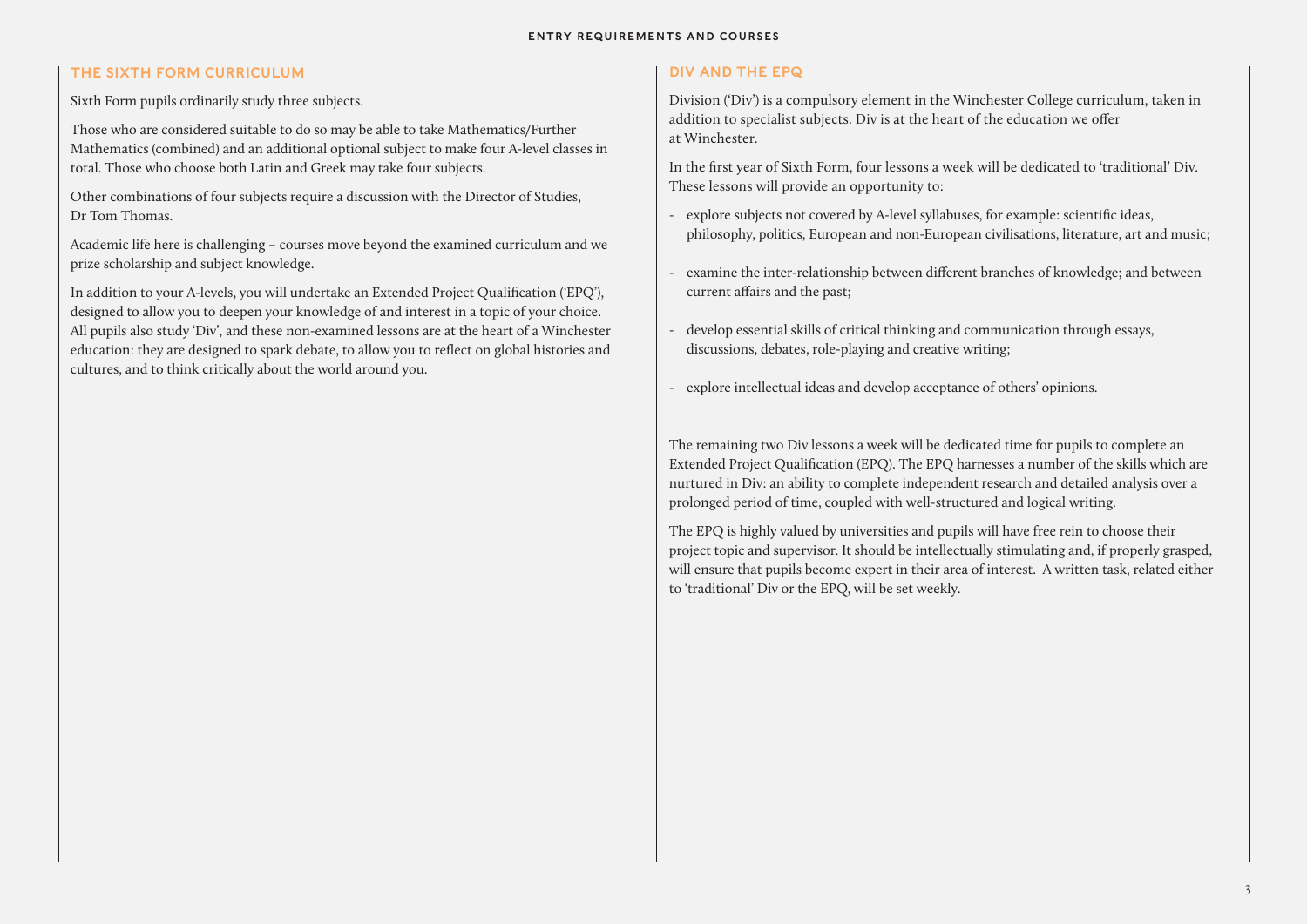### ART

### *'Art at Winchester is about creativity, visual literacy, and intellectual and imaginative skills.'*

The programme of study we follow is the Edexcel A-level certificate in Art and Design (Fine Art 9FAO). The course is followed in timetabled lessons and involves studio time on Wednesday evenings. Art School offers a wide range of disciplines including drawing, painting, multi-media, photography, printmaking, ceramics and sculpture. Initially, pupils are encouraged to experiment with a range of different media and skills, focusing on an appropriate specialism as the course develops. The course encourages an independent and personal approach and is comprised of two components: one of personal study, taking four terms, and one externally set and developed in the final two terms.

The A-level is relevant to those pupils who intend to enter higher education courses in Art, Design and Architecture. It is also suitable for those who are planning careers for which a background in art and design would be useful, or for those who simply wish to pursue their interest in art and culture. Teaching develops visual literacy, creativity and problem-solving skills, offering a rounded and balanced educational experience. There are opportunities to work with an artist in residence, for gallery visits, artists' workshops, student-led shows and trips abroad. Students develop intellectual, imaginative, critical and intuitive skills, learning to contextualise their studio practice alongside the work of other creatives, artists and designers.

### ART HISTORY

### *'The study of Art History teaches us first to look and then to understand.'*

Art History is an academically rigorous essay-based discipline that demands we first look at works of art and architecture, then try to understand them. We study social, political and religious context: we examine the history behind works of art, as well as learning the technical language to describe them. Lessons are visual and academically testing. We are often out of the classroom using the resources of Treasury, the Fellows' Library and the buildings of Winchester College. There are study visits to museums and galleries in the UK each term. Every year there is a trip abroad. Recent destinations have included Florence, Rome, Venice, Barcelona, Paris, Amsterdam and New York. The Kenneth Clark Society organises a variety of events such as lectures and visits to exhibitions.

The Edexcel A-level course ranges across art that is ancient and modern, figurative and nonfigurative, Western and non-Western. The list of artists you will study is a wide one, amongst them Jackson Pollock, Michelangelo, da Vinci, Monet, Renoir and van Gogh. You will take two papers: the first tests your ability to analyse painting, sculpture and architecture from 500 BCE to 2,000 ACE. The two themes we study for the second half of Paper 1 are War and Identity, allowing you to examine a wide range of works, from the buildings of Christopher Wren to the anti-war paintings of Paul Nash. Paper 2 test historical topics, including the Renaissance 1420-1520; and Britain and France, 1848-1898.

The subject is inherently interdisciplinary. It complements other humanities, languages and sciences. It is particularly appropriate for those wishing to read Architecture. Former pupils have studied the subject at Cambridge, UCL, the Courtauld Institute, Edinburgh and many other leading universities. Their subsequent careers range from journalism and the law, to interior design and film-making.

### CLASSICS: GREEK AND LATIN

### *'Classics is the ultimate humanities subject, with variety at its core: the Latin and Greek A-levels let pupils study language, literature, history in a coherent and satisfying way.'*

Our Greek and Latin courses are designed similarly, reflecting the identical structure of the A-levels. In both years of Sixth Form each set is taught by two teachers, one for language and one for literature. We start by reading a variety of ancient literature, both prose and verse, chosen to give a foundation for studying the set texts.

Through this reading the pupils develop their skills in literary analysis, understand the cultural and historical contexts in which the authors were writing, and appreciate the influence of the classical world on later European culture. They develop the linguistic facility and clarity of thought required for this through continuous work on language, based on translation both from and into Latin and Greek. Towards the end of Year 12, work starts on the set texts, half prose and half verse, prescribed for the A-level examinations. These are taken at the end of Year 13 and are made up of four papers: two on the set texts and two on language. There is no coursework.

Greek and Latin may be studied together, something recommended if a pupil is considering studying Classics at university, or singly in combination with other subjects. They are regarded by universities as rigorous academic subjects, and support applications for both humanities and science courses. Several pupils each year go on to read Classics (on its own, or in combination with other subjects); the majority at Oxbridge.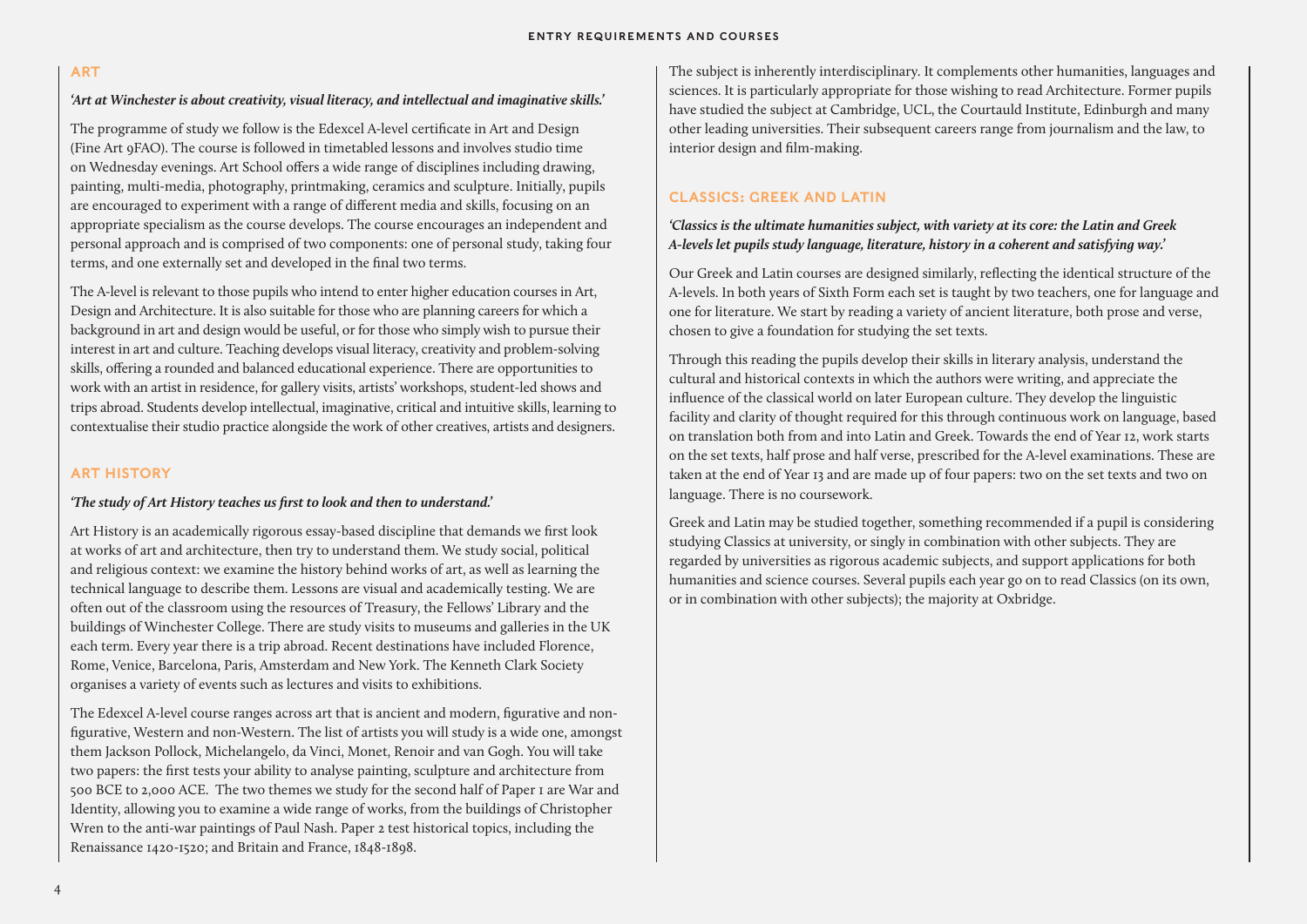### COMPUTER SCIENCE

### *'Computer Scientists should bring a problem-solving mindset and curiosity to explore the nature of information processing.'*

Computational thinking is a mode of thought that goes well beyond software and hardware, and provides a framework within which to reason about systems and problems. Computer Science combines disciplines: as well as being highly creative, it demands the student develop an ability to analyse, critically evaluate and make decisions.

It develops a student's ability to apply the fundamental principles and concepts of computer science, including abstraction, decomposition, logic, algorithms, and data representation, to analyse problems in computational terms.

The Course is assessed through two written papers at the end of the second year (80%), along with a significant project of the student's choice, that applies an iterative development approach to solving a problem in code. There are numerous opportunities to strengthen your UCAS personal statement through societies and competitions.

Computer Science is particularly appropriate for those wishing to read variant degrees in Computer Science as well as intricately linked areas such as software engineering, automation, artificial intelligence, and health informatics. Computer Science at A-level is an academically demanding subject that is often selected alongside Mathematics, Physics, and other scientific subjects but not exclusively. For example, to study Computer Science at Oxford A\*AA is needed with an A\* in either Computer Science, Mathematics, or further mathematics.

### DESIGN & TECHNOLOGY

### *'Pupils enjoy tremendous freedom to experiment with, and utilise, a range of cutting-edge design tools, materials, manufacturing processes and technologies.'*

Design & Technology neatly complements both science and arts subjects and enables pupils to develop transferable skills relevant to careers involving technology, creativity and entrepreneurship. Pupils enjoy tremendous freedom to experiment with, and utilise, a range of cutting-edge design tools, materials, manufacturing processes and technologies, not limited to their project work. The course enables pupils to pursue topics of personal interest, and encourages them to tackle important real-world issues involving technical, human and social parameters, working closely with clients and/or relevant stakeholders.

The Design & Technology: Product Design (Edexcel) A-level consists of a written examination covering contemporary industrial and commercial processes, knowledge of materials, an understanding of systems and control (involving applied maths and physics) and the application of technical problem-solving techniques (50%). The remainder of the assessment takes the form of an independent Design and Make Project (50%). The project requires pupils to identify a design need, before undertaking investigative research, experimentation, problem-solving, prototyping and design communication, in order to bring their concept to fruition, building a portfolio as they do.

The majority of pupils taking Design & Technology at A-level go on to study Engineering, Industrial Design, Architecture, or another design-related subject at university.

### **ECONOMICS**

*'Economics appeals to pupils who are keen to learn more about how the world works: a contemporary, fresh course that encourages pupils to have an economic perspective on their place in the world.'* 

In the Economics course, we study both microeconomics – the study of markets and government interventions to correct market failure – and macroeconomics – looking at whole economy issues, such as growth, unemployment and inflation and considering the policy options available to governments to improve the standard of living. There is an international slant to the course, looking at how the economy trades and engages with the rest of the world and the economic development of low-income countries. Pupils learn to apply economic theory to the UK economy and to global economic problems, including climate change; there is a strong emphasis on relating economics to the real world. The course is contemporary, fresh and encourages pupils to have an economic perspective on their place in the world.

Economics appeals to pupils who are keen to learn more about how the world works. Those who are strong in History, Science or Mathematics usually do well in the subject. The course requires the ability to write concisely and with insight: a good grade in IGCSE English is a good indicator of suitability for the subject. Equally, a poor pass in GCSE Mathematics may be an indication that a pupil will find the theoretical side of the subject difficult.

Economics, while making an important contribution to general education, is also relevant for a wide range of university courses such as Law, Business Studies, History, Politics, Geography, Engineering and International Affairs.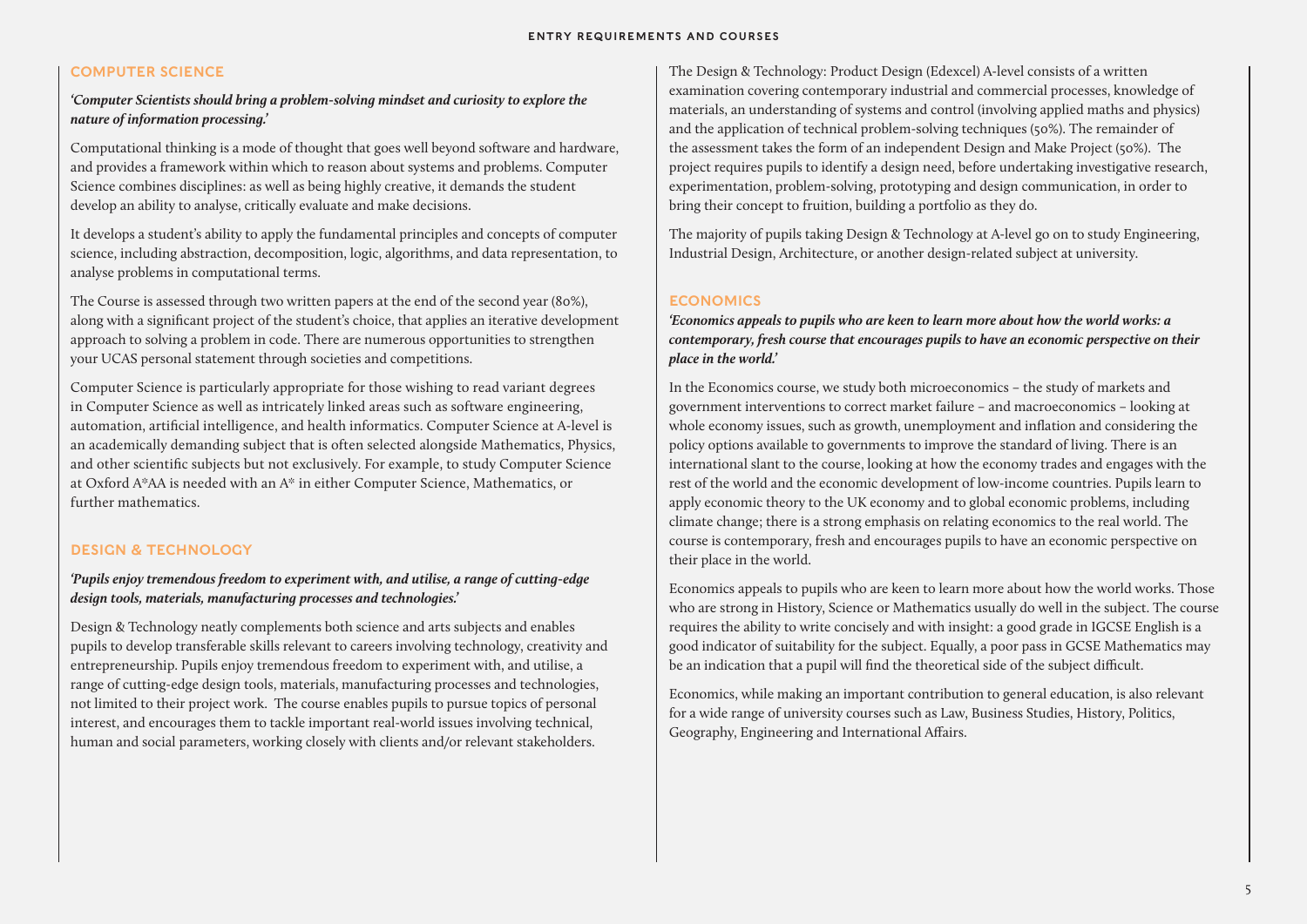### ENGLISH

### *'From the Renaissance play to the contemporary novel, English at Sixth Form is a rich, challenging course taught by teachers who go far beyond the bounds of the exam.'*

English in the Sixth Form introduces pupils to a wide range of writing from the Renaissance to the contemporary and classes will be taught throughout by paired teachers. English is taught across two years to the OCR English Literature A-level specification. Each week pupils will spend time in our historic [Fellows' Library,](http://www.winchestercollege.org/welcome/archives-libraries-treasury/fellows-library) giving unprecedented access to some of the rarest and most valuable books in the school's collection. In these sessions, pupils will encounter English literature as something rich and strange, as they read and hold copies of medieval dream poems, Shakespeare's first folio and Jane Austen manuscripts, amongst many other treasures.

Through the course, pupils will study Shakespeare's Measure for Measure, produce coursework responses on contemporary drama, poetry and novels, write independent essays as part of our Gillespie Prize, and study 'Women in Literature', reading either Jane Austen's Sense and Sensibility or Virginia Woolf's Mrs. Dalloway alongside another novel by a woman writer. The A-level course is rich and varied, and pupils will have the chance to attend frequent symposia, theatre trips and reading groups.

The range and extension of English teaching is further supplemented throughout the course by the Empson Society, which provides talks by guest speakers such as academics and poets, and Spirit Lamp, which caters for creativity and collaboration.

### **GEOGRAPHY**

*'Geography grapples with the key global issues faced today. The varied course helps you develop an understanding of physical and human geography whilst unpicking the debates surrounding contemporary challenges facing the world.'*

Geography A-level is varied. Bridging the divide between the sciences and the arts, and combining essay writing and data skills, it works well alongside a variety of subjects and is an excellent preparation for a career in 21st century business where social and environmental considerations are increasingly important. Around a third of Geographers continue to study the subject at university, and there are also a large range of related subjects (HSPS, Human Sciences, Marine Biology, Earth Sciences, Geophysics etc.) that have been pursued by former pupils.

The course itself is split into three papers and an independent investigation, covering the life support systems of the Earth; global migration, power and borders; climate change and disease dilemmas. It considers the complexity of people-environment interactions at all geographical scales and considers their links to societal and environmental issues.

You will improve your understanding of the ways in which values, attitudes and circumstances have an impact on the relationships between people, place and environment. You will develop the knowledge and ability to engage as citizens with the questions and issues arising.

The independent investigation can be a great opportunity to develop data management and analytical skills, but it can also be approached in a more qualitative or philosophical manner depending on your interests. There is significant flexibility and an opportunity for you to follow your own academic strengths. There is a focus on you reading and writing throughout the course, and a variety of other skills are integrated with IT and fieldwork prioritised via two short compulsory residential field courses. Optional field courses in either the Alps or Scotland supplement our curricular offering and will help you extend your geographical experience and benefit further from departmental specialisms.

### **HISTORY**

### *'Anyone who enjoys reading, writing, discussion and debate, and has an interest in people and the past – whether Aethelred the Unready or the Arab-Israeli Conflict - is a potential student of History at A-level.'*

Sixth form historians follow the OCR A-level syllabus, taking papers in British and non-British history, a thematic study over a period of more than 100 years, and completing an independent coursework essay of 4,000 words, studying a combination of medieval or early modern, and modern history. Throughout the course you will learn how to argue, approach sources critically, and analyse and evaluate historical interpretations. Many A-level historians go on to study the subject at university, but it also provides the analytical and essay-writing skills required for many other courses such as Economics, PPE and Law.

British papers include the English Civil War and Protectorate and British political history in the nineteenth and twentieth centuries. Non-British papers include the creation of the Mongol Empire under Genghis Khan, the causes and impact of European exploration in the Americas, Africa and Asia in the 15th and 16th centuries, and international relations from 1890-1941, including the origins and course of the First World War. The thematic papers are wide-ranging: you might look at the role of heresy and the Inquisition in the medieval life of Europe from 1100 to 1400, the Witchcraze in Europe and colonial North America, or developments in the Middle East from 1908-2011, including the origins of the Arab-Israeli conflict and its development up to the present day.

Outside the classroom we offer lectures, extension classes, a reading group, and the opportunity to contribute to our in-house history magazine. We organize annual trips abroad, with recent visits to Florence and Sicily, and future trips planned to Germany and Israel.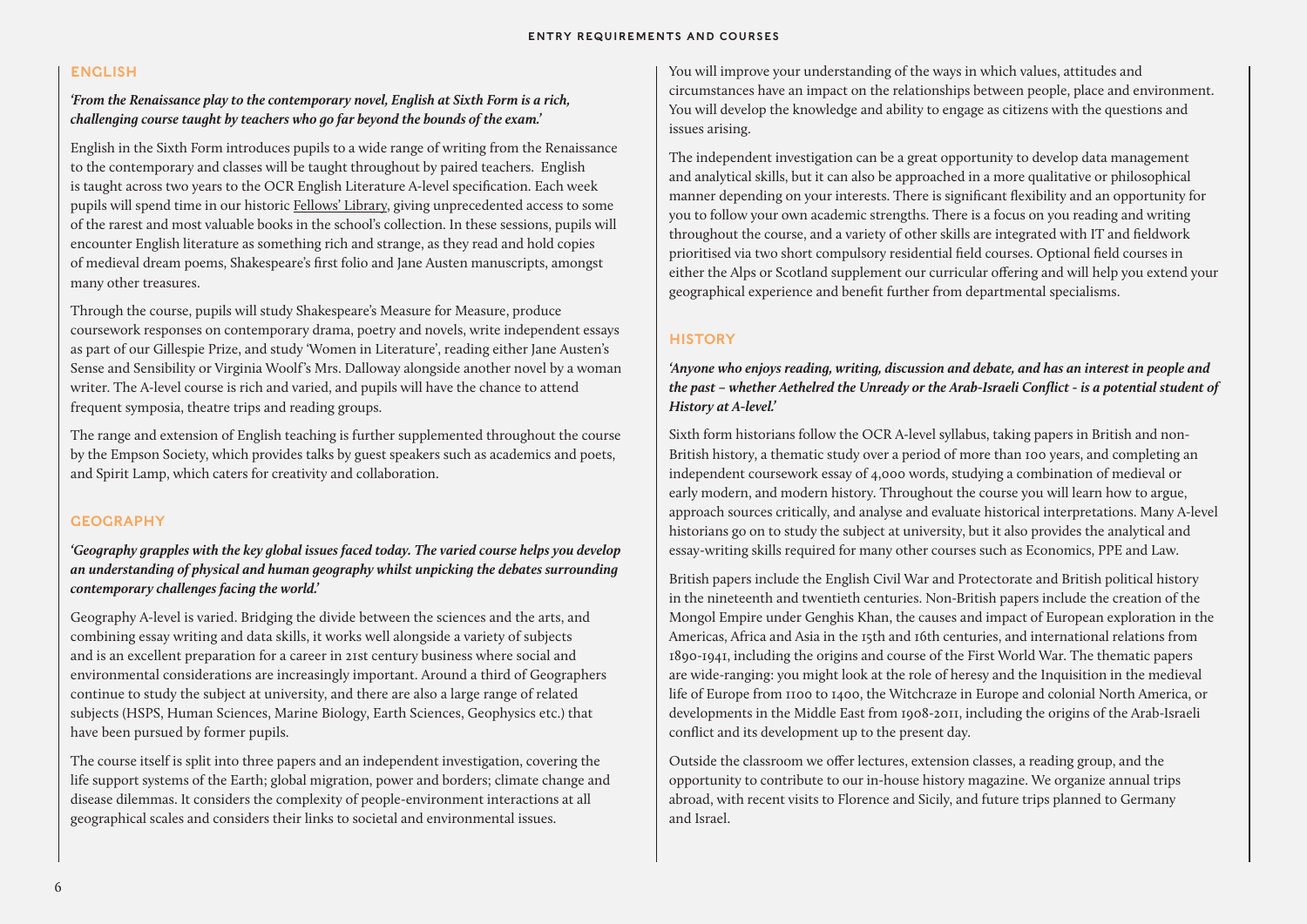### MATHEMATICS

### *'Maths is essential for many careers, from Engineering and Economics to the Sciences – but the discipline is above all aesthetic.'*

Mathematics is an essential qualification for university courses in Engineering, Economics, Architecture, the Sciences and, of course, Mathematics itself; and for others (e.g. Law, Linguistics, Medicine) it is strongly valued. Prestigious universities may additionally require Further Mathematics for some courses. Beyond university it is a qualification highly respected by many employers. Although mathematical techniques constitute a central component in the applied sciences, the discipline is above all else aesthetic; pupils who successfully negotiate Mathematics at Sixth Form are those who are broadly sympathetic with this view.

We follow the OCR A (H240) Mathematics and OCR A (H245) Further Mathematics A-level courses in Sixth Form. All Mathematicians in Sixth Form take A-level Mathematics, and Further Mathematics can be taken as an AS level or as a fourth (or fifth) A-level choice.

As part of the application process, you will sit an online Maths assessment. This aims to assess mathematical potential, and the work for any higher-tier GCSE course is sufficient preparation for it. Candidates who wish to be considered for any of the possible Mathematics routes at A-level will be assessed in this manner and through the in-house problem-solving interviews that take place during their subsequent visit to Winchester.

### MODERN LANGUAGES: FRENCH, GERMAN, SPANISH AND RUSSIAN

### *'The study of Modern Languages is demanding and rewarding. Those who choose to study a language in depth will be introduced to the literature, culture and ideas of a foreign country, and above all learn to communicate – to speak to others in their mother tongue.'*

French, Spanish and German follow the AQA A-level course, which consists of three papers. Reading, listening and writing are worth 50%. The remaining 50% are made up of a literature and speaking exam, which comprises an individual research project and a syllabusspecific conversation. Russian follows the Edexcel A-level course which consists of three components: listening, reading and translation (40% of marks), written response to works and translation (30%) and speaking (30%).

Pupils are encouraged to use the library and online resources to improve their knowledge of literature and contemporary culture and must attend conversation classes weekly to practise speaking. The Head of French runs an annual exchange for pupils with a school in Bordeaux; the German Department organises a study trip to Germany to hone pupils' oral proficiency before their oral exams; the Spanish Department has links with language schools in Seville and Vallodolid and runs an annual exchange. There are also recitation competitions and prize exams. *n.b. Chinese is not offered for study in Sixth Form.* 

### MUSIC

### *'From JS Bach to jazz, whether appraising, performing or composing, Music is a subject for those with a passionate curiosity.'*

Music can fit with almost any combination of subjects, and because many music graduates opt for employment outside the subject, is not seen as an entirely specialised vocational study.

The AQA A-level course in Music is assessed through three components: appraising, performing, and composing. Appraising involves the study of a wide range of music from the Western Classical music from 1650 to the present, including Baroque concertos, the operas of Mozart, Romantic Piano Music, and Jazz. The paper includes listening to both familiar and unfamiliar works, analysing them and putting them into context. For the performing element, pupils will give a short recital on their chosen instrument, which must be at a minimum of Grade 7 standard. Composing involves stylistic exercises based on the chorales of J.S. Bach, and a commissioned composition in a style of the candidate's choice. In addition to studying for an A-level in Music, candidates will have the opportunity to be entered for the Grade 8 Theory examination, which is highly regarded and sought-after by universities, and to take a diploma on their chosen instrument(s).

Candidates who wish to obtain a high grade for A-level Music do not need to have studied Music at GCSE but must be advanced performers on at least one instrument (Grade 7 minimum) and possess sophisticated listening and writing skills which they can apply across a wide range of Western Classical music. The most successful candidates are those who learn several instruments and are immersed in a wide range of practical music (through participating in ensembles, orchestras, and choirs), and who demonstrate a passionate curiosity about the subject, attending concerts and listening to a variety of repertoire.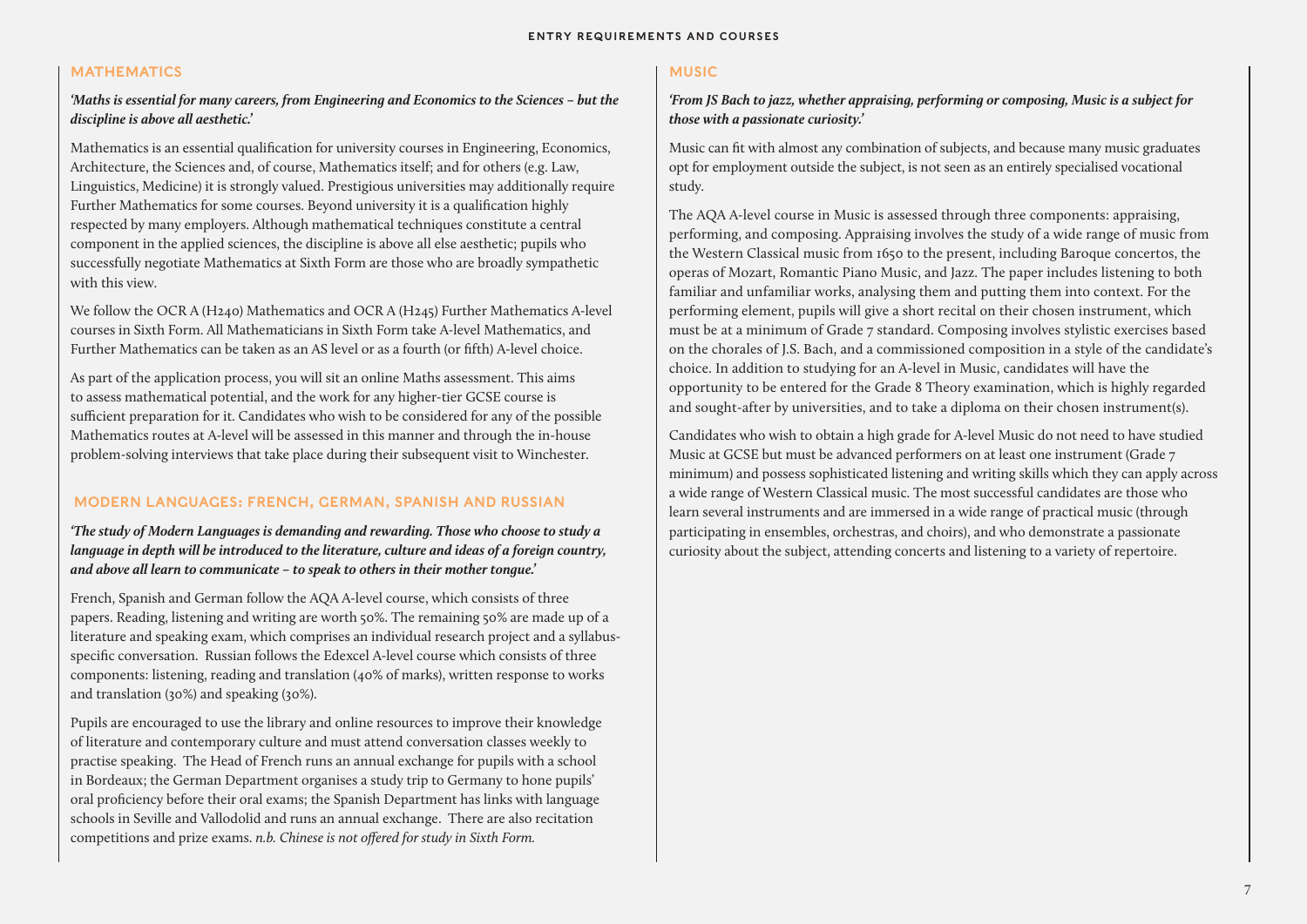### PHILOSOPHY

*'Philosophers should bring an insatiable curiosity to their studies. They should enjoy asking questions, which advance their understanding and, crucially, should enjoy having their own questions and responses cross-examined in turn.'*

In AQA A-level Philosophy you will learn the critical thinking skills which will be essential to any profession you choose to enter after university. These skills are now part of many critical thinking tests for admission to a wide range of undergraduate degree courses. Philosophy is an excellent complement to a wide range of other subjects. In recent years pupils have gone to university to study Physics and Philosophy, Modern Languages and Philosophy, Theology and Philosophy, Psychology and Philosophy and PPE. Others have found the study of Philosophy useful in progressing to Law, Linguistics, Mathematics, Natural Sciences, Economics and Medicine.

In Philosophy you will learn how to argue and how to identify flaws in an argument; how to construct and assess both short and essay-length answers, and about core areas of the Western philosophical tradition and looks at the work of key historical and contemporary contributors to these debates. The exams are two three-hour papers and in preparation for these you will consider **epistemology** (How do we acquire knowledge about ourselves and the world? Are we born hardwired with some knowledge already or is everything acquired via our sense experience? What counts as 'knowledge'?); **moral philosophy** (What makes an action right or wrong? What do we mean by living a 'good life'? Are we free?); **the question of God**: Does the problem of evil decisively rule out God's existence? Are faith and reason compatible or are they always in opposition?); and **Philosophy of Mind** (Are Mind and Brain identical, distinct or separate? What is consciousness? Can computers think? Can chimpanzees?).

### THE SCIENCES

*'The three sciences are very popular at Winchester and the atmosphere in the Science School is dynamic. Pupils find the courses stimulating and are supported in reaching their potential by enthusiastic and varied teaching.'* 

All three sciences pursue national A-level courses. It is difficult to study science at this level without mathematics and, at university, pure science (but not always medicine) will require it. We encourage able Sixth Form scientists to participate in a number of competitions, particularly in the international Olympiads, which have proved very challenging and rewarding for many years. Pupils are also encouraged to gain experience of work in science and engineering in vacations.

Studying the sciences need not lead to subject specialisation at university. Many university science and engineering degree courses are now very broad and contain a wide variety of options studied in combination with the main subject. Science and engineering degrees are more vocational than arts subjects but science graduates are not locked into research or industrial careers: many end up transferring to law or entering the financial world. Most universities adopt a flexible entry policy for science courses, many of which are undersubscribed. Certain combinations are required for some subjects, for instance Chemistry and, often, Biology for Medicine; and Physics and Mathematics for engineering. Pupils who are thinking of studying Engineering at university are strongly encouraged to take A-level Design & Technology as one of their course options. Pupils interested in Medicine must bear in mind that more than 3 A-levels may be demanded, and so they will need to check carefully the course requirements. Many university courses cross the traditional school subject divides: Materials Science (Physics and Chemistry), Biophysics, and Biochemistry.

### BIOLOGY

### *'Biology is unquestionably a subject that affects us all: whether socially, ethically or economically. The unlocking of DNA's structure by Watson and Crick was the catalyst for an explosion of biological exploration that has fundamentally altered the scientific landscape.'*

The Edexcel (Pearson) Biology B A-level course extends the interesting components of the GCSE syllabus to satisfy more fully the intellectual curiosity of those who study it. For those looking to supplement their humanities education with a challenging alternative, Biology is highly regarded when offered in support of university applications to non-science courses. The syllabus contains sufficient diversity to interest all. The core components of molecular biology, biochemistry, genetics and biotechnology will appeal to the technically minded pupil, whilst at the same time supplementing the interest of a natural historian. There is lots of practical application with the requirement to complete 12-16 core practicals throughout the course.

The A-level course is well supported outside the classroom, with a wide range of activities available, including: Biological Society which encompasses Journal Club, Dissection Club, Medic Society, the British Biology Olympiad and field studies trips.